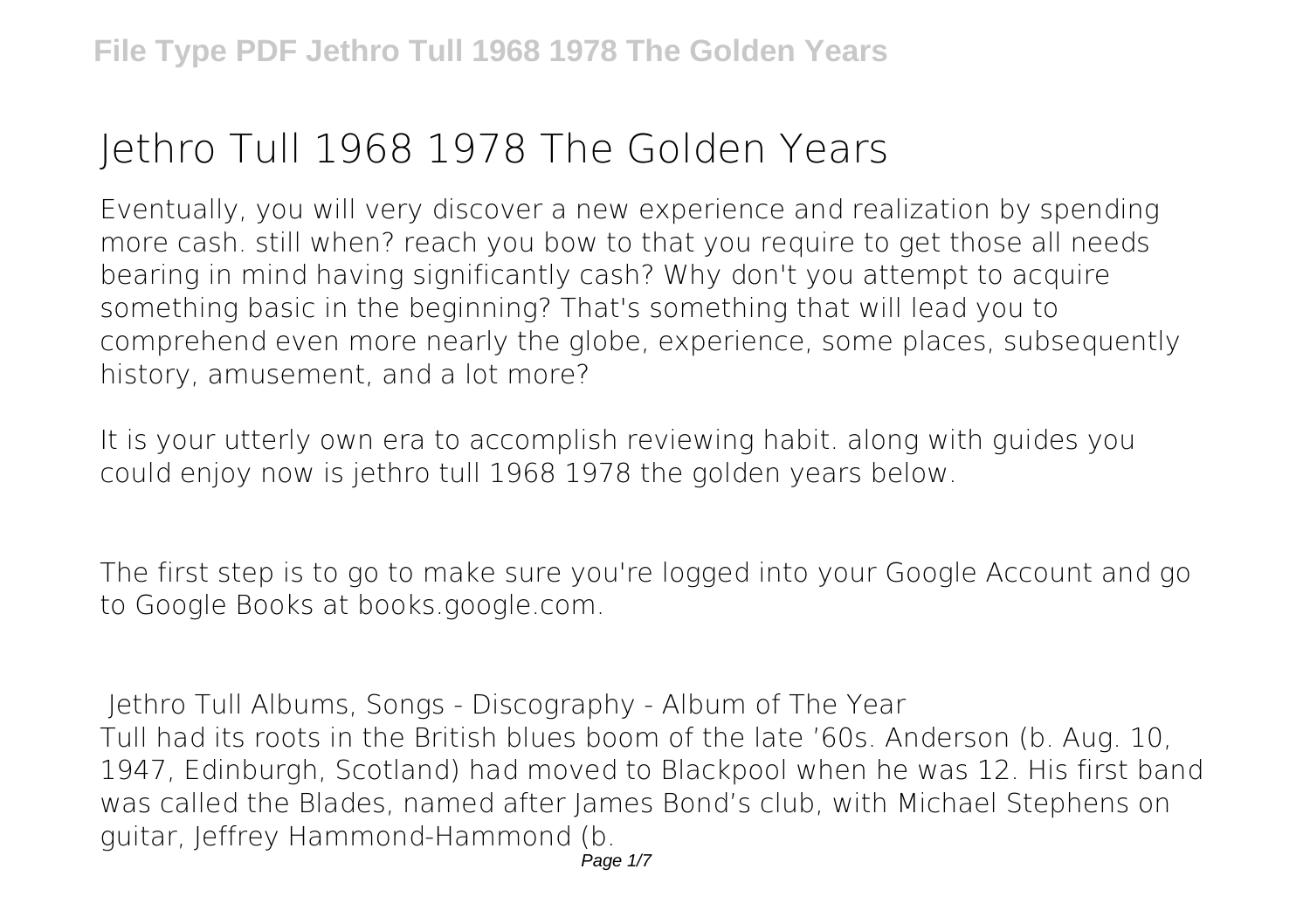**Jethro Tull | The Concert Database**

Here you can listen to the latest tracks Ian Anderson is featured as a special guest on. His latest guest appearance was on a version of "Wicked Windows" (from the 1999 Jethro Tull album Dot Com) with Arianna De Lucrezia and Beggar's Farm members. For the full list of guest appearances, see the link below!

**Jethro Tull - Discography (1968 - 2012)**

The first decade of Jethro Tull's half century, occupying that musical territory only big enough for itself, where ancient-sounding heath-covered acoustic numbers combine with sprawling progressive rock, fits neatly with the debut This Was to Heavy Horses ten years later. Jethro Tull and its singer/ songwriter/ flautist Ian Anderson were fearless in those heady days, going to #1 sales with ...

**Original Jethro Tull: The Glory Years, 1968-1980: Parker ...**

In June 1968, just before this album was recorded, Jethro Tull began a residency at London's famed Marquee Club (where the 'Stones and The Who also launched their careers). Band advisers failed to get Ian to give up the flute and let Mick do all the singing.

**Jethro Tull- Minstrel in the Gallery 45th Anniversary- Ian ...** Ian Anderson playing with Jethro Tull, Hammersmith Odeon, March 1978. In the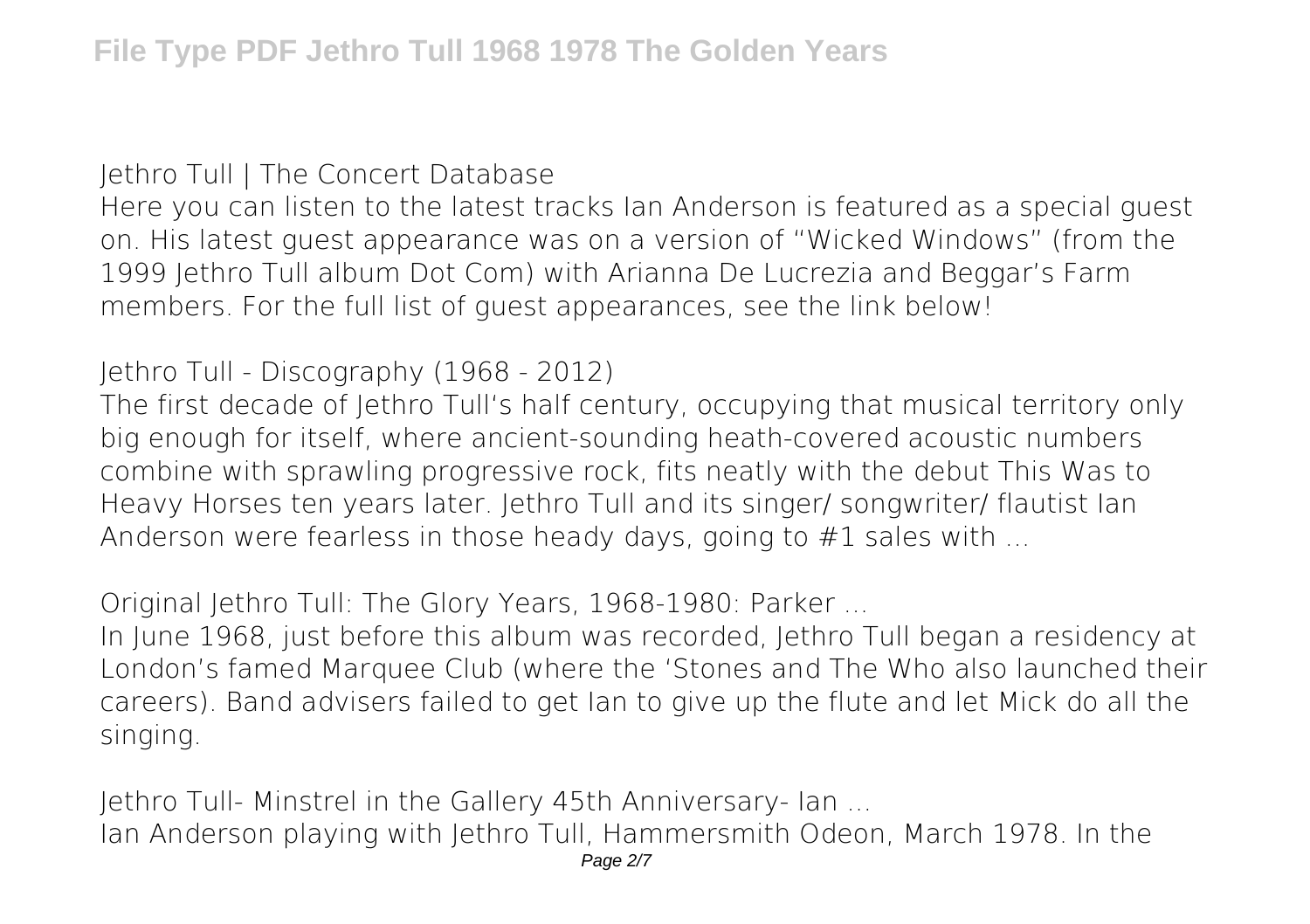late 1970s, Jethro Tull released a trio of folk rock albums, Songs from the Wood (1977), Heavy Horses (1978), and Stormwatch (1979). Songs from the Wood (1977) was the first Tull album to receive generally positive reviews since the release of Living in the Past (1972).

**Jethro Tull - Biography | The Marquee Club**

Jethro Tull (November 1968 to December 1968) Ian Anderson - Vocals, Harmonica, Flute; Tony Iommi - Guitar; Glenn Cornick - Bass; Clive Bunker - Drums; December 12, 1968 Intertel Television Studios, Wembley, ENG (Rolling Stones Rock 'N' Roll Circus) December 20, 1968 Marquee, London, ENG (cancelled) Jethro Tull (December 1968 to April 1970)

**Jethro Tull (band) | Pop Culture Wiki | Fandom** This album by Jethro Tull was released in 1993 it consists of 19 tracks. Album duration is 1h 17m 9s. Available format and bitrate: MP3/320kbps. Price \$2.28

**Jethro Tull - Living In The Past (Supersonic, 27.03.1976 ...**

There is a different version with golden text on front cover, below the photo: Jethro Tull - Heavy Horses This album is dedicated to: The Highland, Welsh Mountain, Shetland, Fell, Dales, ... First published in U.K. by Chrysalis Records Ltd. 1978. Barcode and Other Identifiers Matrix / Runout (Side A, etched, variant 1): CHR - 1175 A1;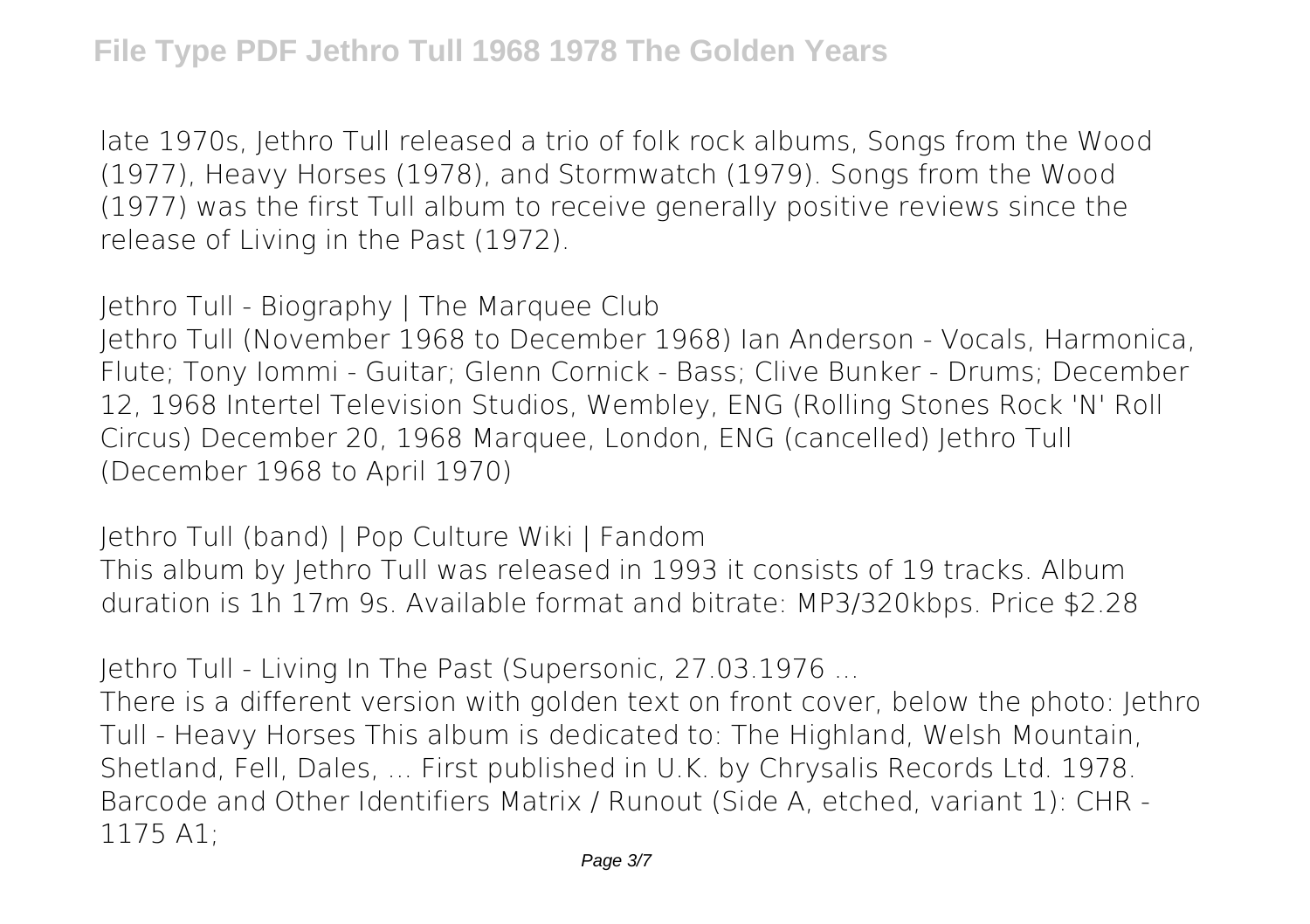**Jethro Tull 1968 1978 The**

Jethro Tull are a British rock band formed in Blackpool, Lancashire in 1967. Initially playing blues rock and jazz fusion, the band later developed their sound to incorporate elements of hard rock and folk to forge a progressive rock signature. The band is led by vocalist/flautist/guitarist Ian Anderson, and has featured a revolving door of lineups through the years including significant ...

**Jethro Tull - The Official Website of the Legendary ...**

1978 Genre: Rock. Style: Folk Rock, Prog Rock. Tracklist Masquer Crédits. A1: Song For Jeffrey Bass – Glenn Cornick Drums – Clive Bunker Engineer – Victor Gamm\* Guitar – Mick Abrahams Producer – Jethro Tull, Terry Ellis Vocals, Flute – Ian Anderson: 3:18: A2: Love Story Bass – Glenn Cornick Engineer – ...

**List of Jethro Tull members - Wikipedia**

Jethro Tull was one of the bands most attached to the Marquee club ever. In 1968 the band recorded the jazzy instrumental "One for John Gee" as a personal tribute to the manager of the club who supported and encouraged the band enormously. The song was released as a B side of the "Song For Jeffrey" single.

**Jethro Tull - Locomotive Breath & Dambusters March (live ...**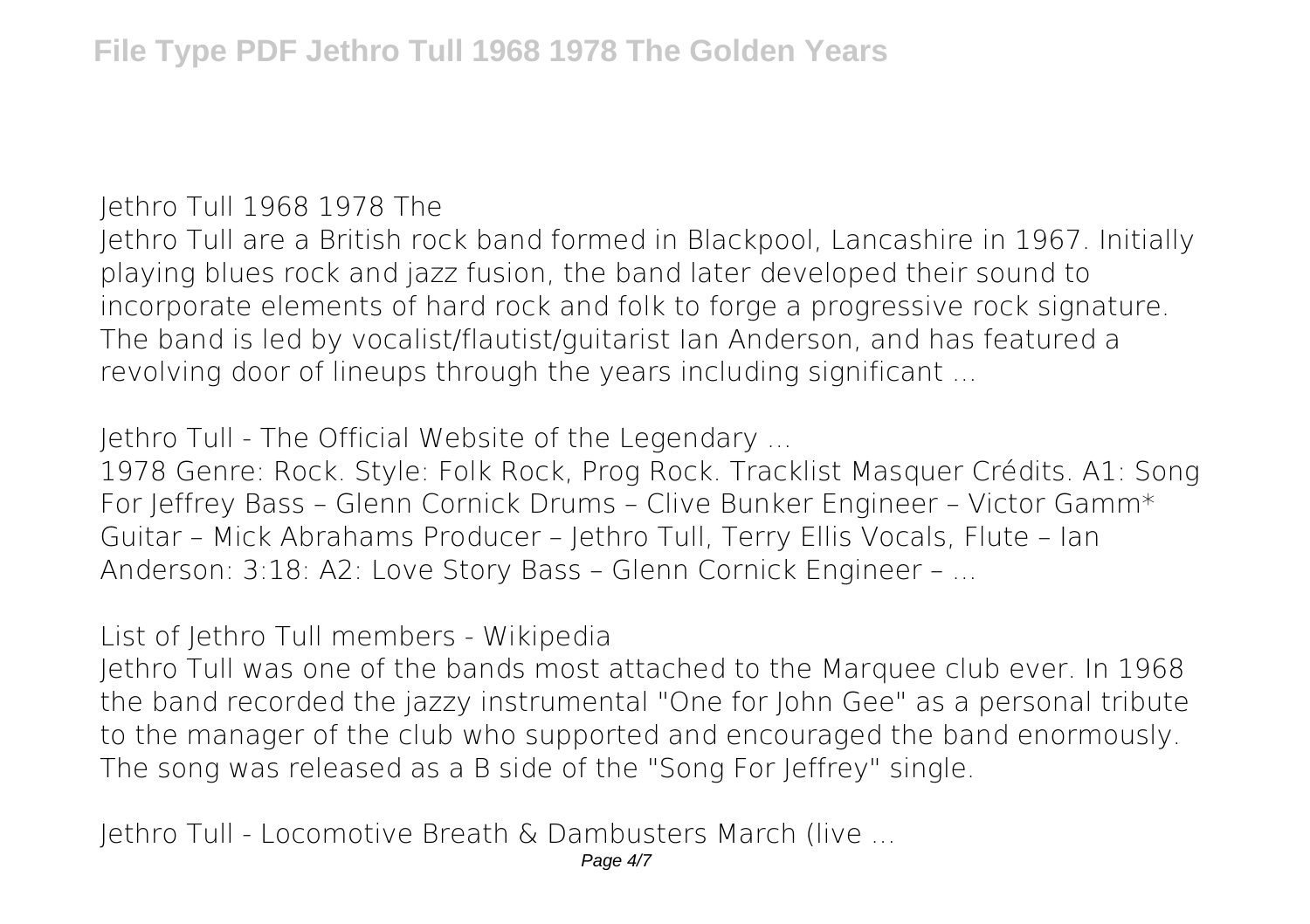Hundreds of original press articles, interviews and photographs covering the history of Jethro Tull from 1967 to 2001. Browse the indexes (links above), or use the Google search below to pin-point a particular topic, band member, or album discussion.

**Jethro Tull Concerts 1960s | Concerts Wiki | Fandom** Jethro Tull are a British rock group formed in December 1967. Their music is characterised by the vocals, acoustic guitar, and flute playing of Ian Anderson, who has led the band since its founding, and the guitar work of Martin Barre, who has

been with the band since 1969.

**Jethro Tull - Living In The Past (1978, Gatefold Sleeve ...**

Locomotive Breath & Dambusters March by Jethro Tull, from the DVD "Live At Madison Square Garden 1978", released in 2009 by EMI. That concert was not videota...

**This Was - Jethro Tull**

jethro tull were: nov1967 - nov 1968: ian anderson. mick abrahams glenn cornick and clive bunker: 15.01.68: sunderland?? u.k. 16.01.68: london: the marquee club.

**JETHRO TULL - TOUR DATE HISTORY - 1968** History 1967–1981. Jethro Tull are an English progressive rock band from Page 5/7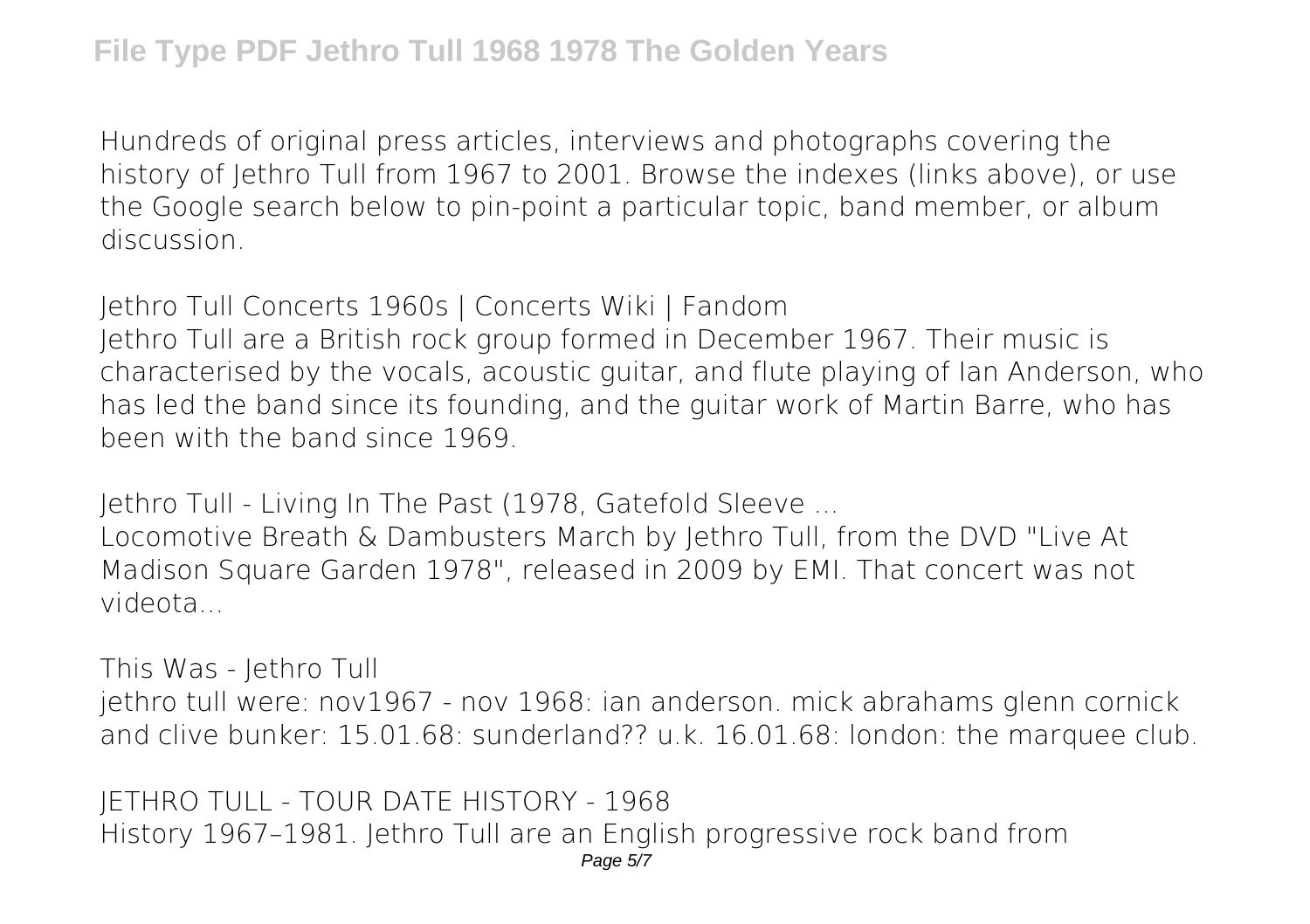Blackpool.Formed in December 1967, the group originally included vocalist and flautist Ian Anderson, guitarist and backing vocalist Mick Abrahams, bassist Glenn Cornick and drummer Clive Bunker. After contributing to the band's debut album This Was, Abrahams left Jethro Tull in December 1968, citing disagreements with ...

**Jethro Tull - Heavy Horses (1978, Vinyl) | Discogs**

The Jethro Tull Christmas Album. LP. 70. critic score (2) 63. user score (5) 1999. J-Tull Dot Com. LP. 40. critic score (1) 56. user score (6) ... 1978. Heavy Horses. LP. 80. critic score (1) 73. user score (18) 1977. Songs From the Wood. LP. 70. critic score (2) 74. user score ... 1968. This Was. LP. 60. critic score (1) 68. user score  $(22)$ 

**Jethro Tull (band) - Wikipedia** Original Jethro Tull: The Glory Years, 1968-1980 Paperback – Illustrated, September 12, 2018 by Gary Parker (Author) 4.4 out of 5 stars 55 ratings

**Jethro Tull Press**

Jethro Tull performing "Living In The Past" on British TV Show "Supersonic" in March 1976. Remember to subscribe to keep up to date with all new uploads. Bra...

Copyright code : [ab03d3b2795e9e0657acc52a4f36807e](/search-book/ab03d3b2795e9e0657acc52a4f36807e)